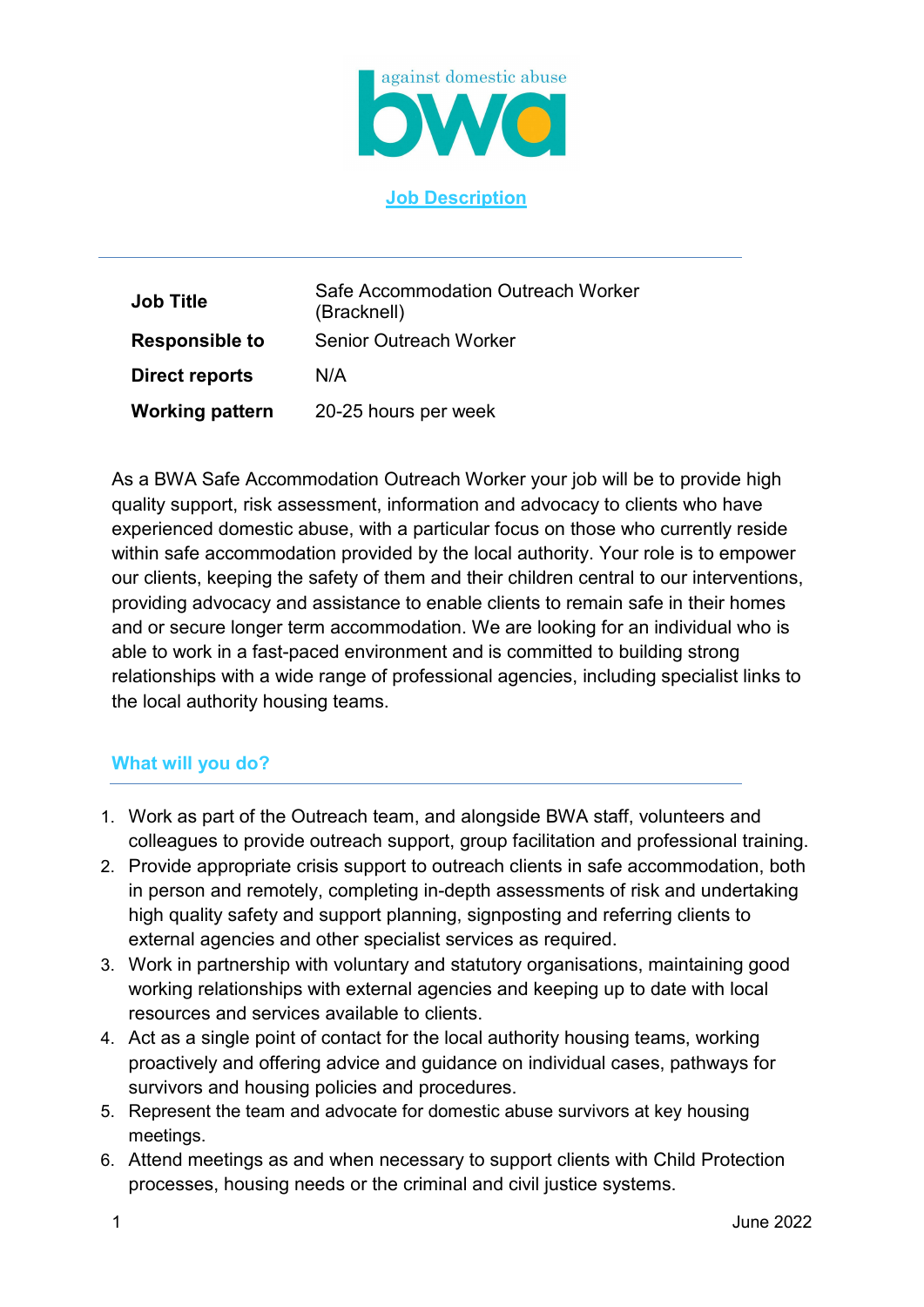

- 7. Support the BWA Helpline if required, take calls and provide confidential advice, helping to arrange safe accommodation and transport for clients and their children.
- 8. Publicise the work of BWA, delivering training to professionals on the range of BWA's service and ensuring other organisations know how to refer to BWA.
- 9. Be an active member of the team, helping to cover the work of the team during absences, vacancies or when a colleague is under pressure, and liaising and coordinating with colleagues to provide an effective and cohesive service for clients. Share previous experience, skills and knowledge which may be relevant to the team in providing its service
- 10. Keep up to date on local and national changes and best practice when supporting clients and issues that affect them.
- 11. Maintain accurate records in line with BWA procedures regarding all aspects of service delivery for monitoring and other purposes, including detailed case management records and the collation of statistics for quarterly reporting.
- 12. Ensure that the needs of all outreach clients are respected, especially those who face barriers to accessing services because of ethnicity, sexuality, disability or other hard to reach groups.
- 13. Work within and support BWA's policies and procedures, including maintaining confidentiality and professional boundaries across all of your work.
- 14. Be the voice of the clients and children we represent by ensuring that their experiences are accurately reflected and that complaints are dealt with via the BWA complaints policy.
- 15. Ensure that any safeguarding issues for children or vulnerable adults are raised immediately with BWA management as per BWA policies.

## **This list is a guide to the tasks of the role not exhaustive. We need someone in this role to respond flexibly to the needs of our services to survivors.**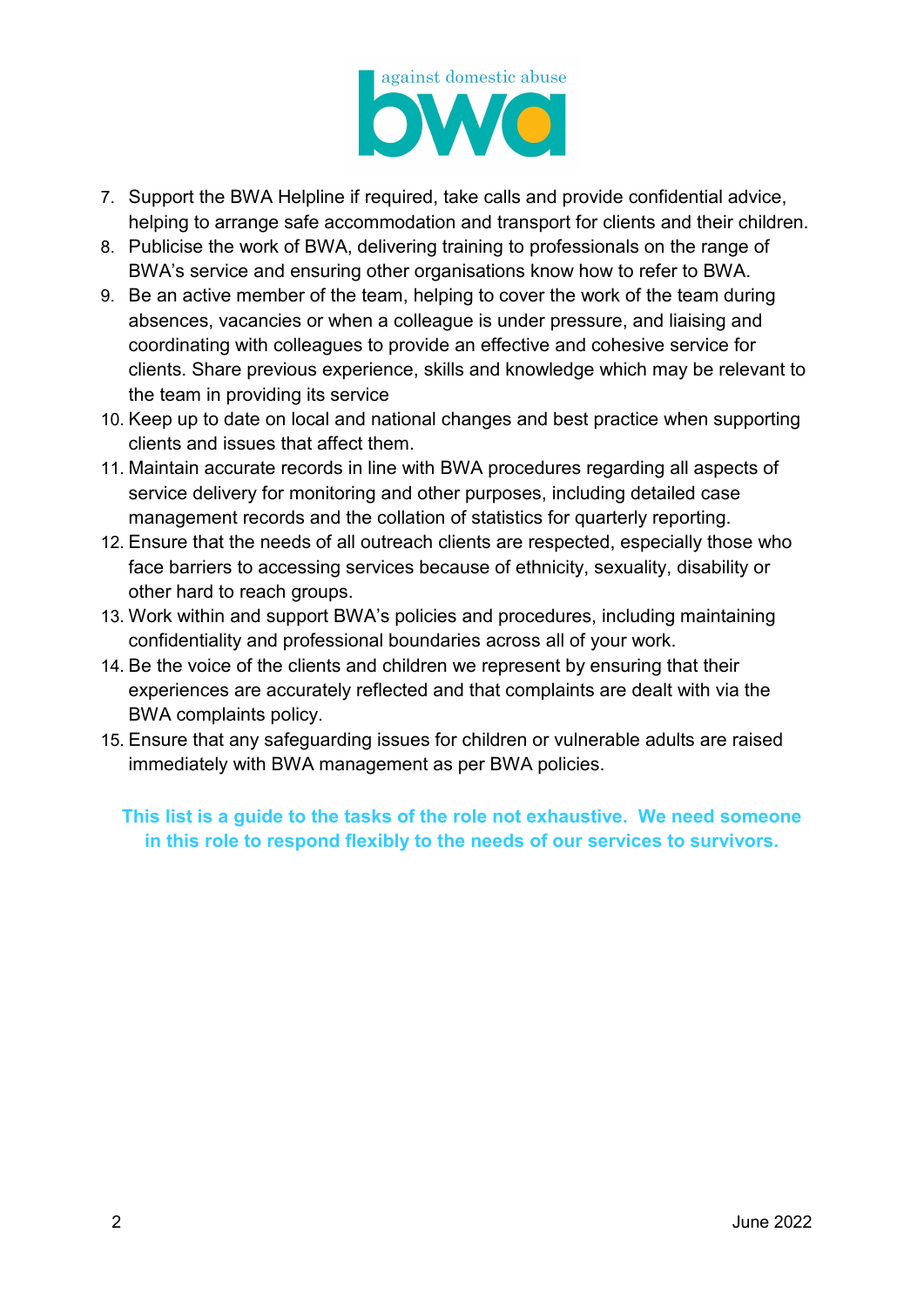

| <b>Person Specification</b>                                                                                                                                                                              | <b>Essential or</b><br><b>Desirable</b> | <b>Assessment</b><br>Method* |
|----------------------------------------------------------------------------------------------------------------------------------------------------------------------------------------------------------|-----------------------------------------|------------------------------|
| Good standard of general education                                                                                                                                                                       | Е                                       | A                            |
| Experience of providing direct emotional and welfare<br>support to people at time of crisis.                                                                                                             | Е                                       | A/I                          |
| Experiencing of reviewing risks with survivors of<br>domestic abuse and devising safety plans                                                                                                            | D                                       | A/I                          |
| Evidence of the ability to build and develop<br>supportive, professional relationships with individuals<br>in crisis to enable them to plan and set realistic and<br>achievable goals                    | Е                                       | A/I                          |
| Evidence of the ability to work with individuals from<br>all backgrounds, including an understanding of how<br>to provide services appropriate to diverse client<br>groups e.g. BAMER and LGBT+ clients  | E                                       | A/I                          |
| Knowledge of the impact of all forms of domestic<br>$\bullet$<br>abuse on survivors and their children, including<br>honour-based abuse, forced marriage and FGM                                         | Е                                       | A/I                          |
| Recent knowledge of legislation relating to survivors<br>$\bullet$<br>of all forms of domestic abuse.                                                                                                    | D                                       | A/I                          |
| Knowledge of processes relevant to those accessing<br>support including knowledge of the civil and criminal<br>justice system, welfare and benefits, housing,<br>immigration and safeguarding processes. | I)                                      | A/I                          |
| Experience of delivering and facilitating groups                                                                                                                                                         | D                                       | A/I                          |